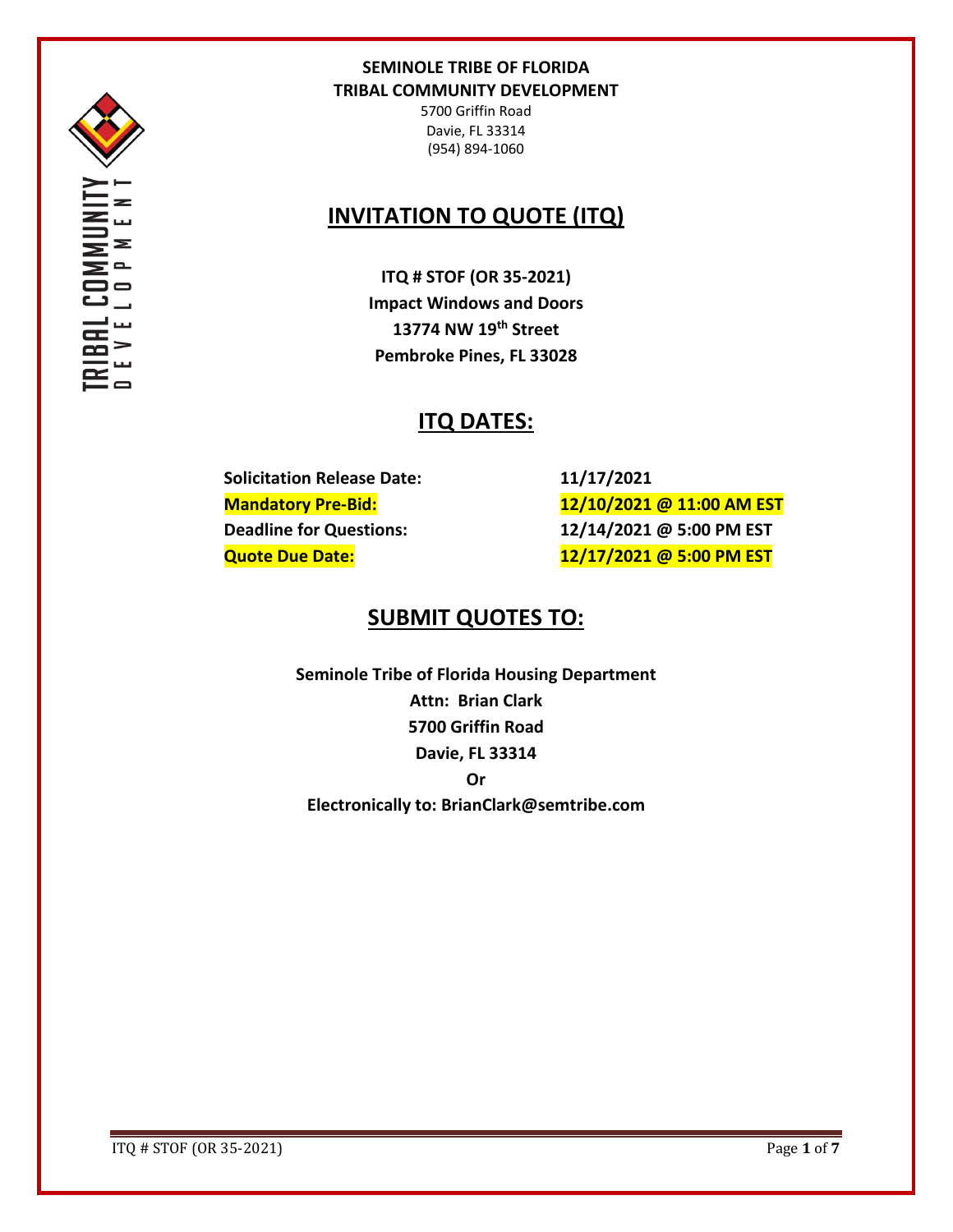5700 Griffin Road Davie, FL 33314 (954) 894-1060

## **SECTION 1: INTRODUCTION AND INSTRUCTIONS**

### **1.0 INTRODUCTION**

This ITQ provides prospective firms with sufficient information to enable them to prepare and submit quotes to the Seminole Tribe of Florida Housing Department (STOFHD) for The STOFHD is initiating this competitive ITQ to qualified Vendors who are in the business of providing General Contractor Services, capable of completing numerous job functions/services in a timely manner and therefore, seeks to enter into an Agreement with that Vendor.

### **1.1 INSTRUCTIONS**

This Invitation To Quote (ITQ) contains the instructions governing the quotes to be submitted and the material to be included therein; as well as any mandatory requirements that must be met to be eligible for consideration. All requests for clarification and/or any additional questions regarding this ITQ must be submitted via email to:brianclark@semtribe.com

 Seminole Tribe of Florida Housing Department ATTN: **Brian Clark 5700 Griffin Road Davie, FL 33314**

A mandatory pre-bid meeting at the home is scheduled for **12/10/2021 @ 11:00 AM EST**

**Only those emailed or sealed quotes received in the Hollywood Housing Department office on or before the Due Date and time will be eligible for consideration. Any quote received after the Due Date and time, regardless of the method of delivery, will be discarded**.

The STOFHD hereby notifies all bidders that if your quote is selected, you will be required to enter into a formal contract with the Seminole Tribe of Florida for the services you are bidding. You will also be required to meet all company vendor, insurance and certification requirements.

The STOFHD reserves the right to reject any or all quotes, to waive formalities or informalities, and to award contract, either in whole or in part. The right is also reserved to select minority vendors and/or vendors with tribal member ownership.

All quotes submitted become the property of STOFHD upon receipt.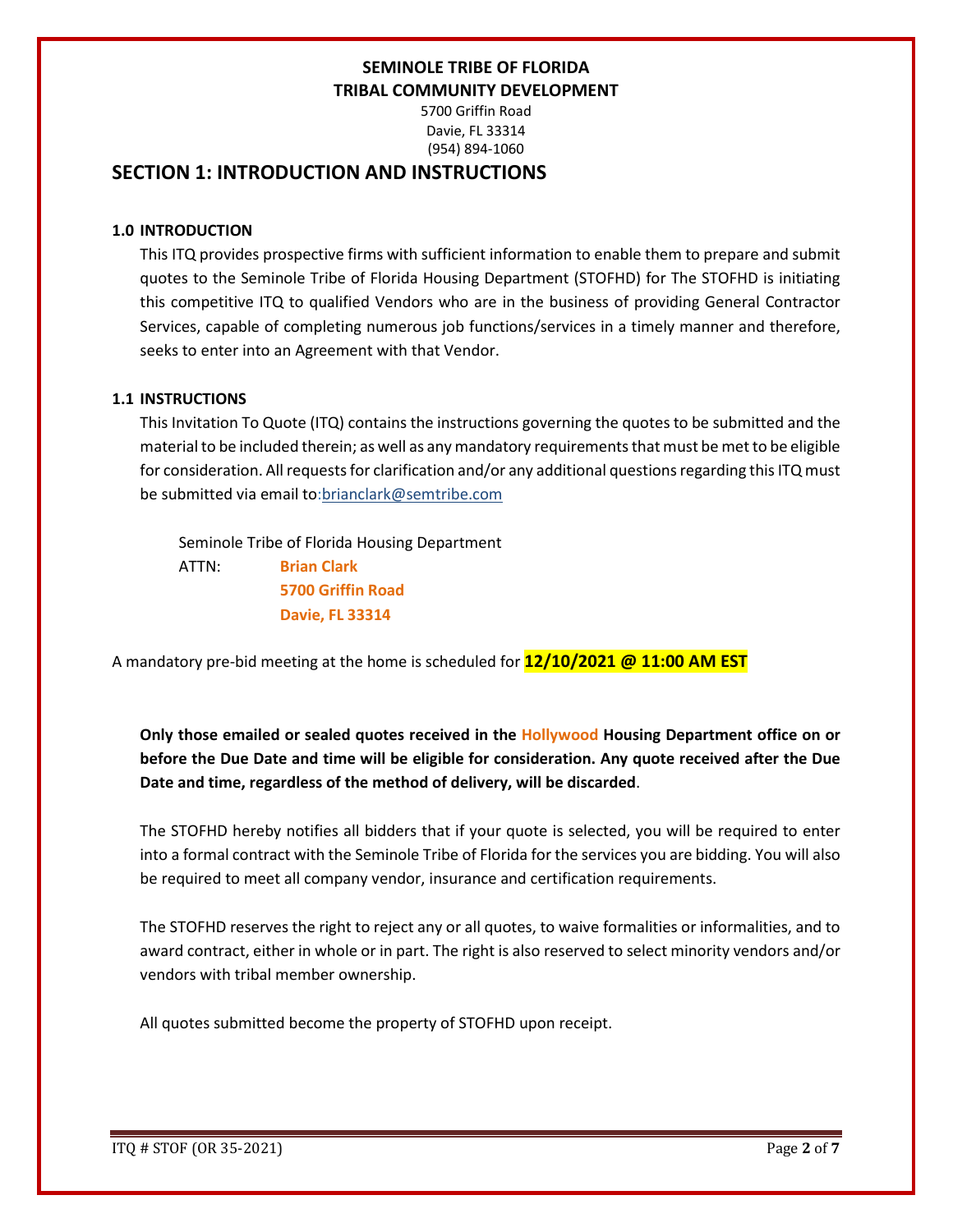5700 Griffin Road Davie, FL 33314 (954) 894-1060

## **SECTION 2: GENERAL REQUIREMENTS**

#### **2.0 OBJECTIVE**

The objective of this ITQ is to provide sufficient information to enable qualified Respondents to submit written quotes. This ITQ is neither a contractual offer nor a commitment to purchase any products or services. All information contained in the quote must be legible. Any and all corrections and or erasures must be initialed. **Each quote shall be signed in ink by an authorized representative of the respondent**. The contents of the quote submitted by the successful respondent of the ITQ may become part of the contract awarded as a result of this solicitation.

#### **2.1 SCOPE OF WORK (SOW)**

The Scope-of-Work ("SOW") contained in the Attachments describes the services expected for a Contractor to provide the STOFHD. Respondent must ensure that all such services contained in the SOW are provided for in every particular and shall meet or exceed the level of quality, availability, features, functionality, frequency, accuracy, and performance.

The silence of specifications or requirements as to any detail contained in this document or any of the attachments or exhibits, or the apparent omission from any specifications or requirements, or a detailed description concerning any point, shall be regarded as meaning that only the best commercial practices shall prevail and that only material and workmanship of the finest quality are to be used. All interpretations of the Scope of Work shall be made on the basis of this statement.

#### **2.3 NOTIFICATION**

Each respondent submitting a quote in response to this ITQ will be notified by email as to acceptance or rejection of their quote. Release of notification email should be within sixty (60) days of the quote submission date. STOFHD reserves the right to delay this action if it is deemed to be in the best interests of STOFHD.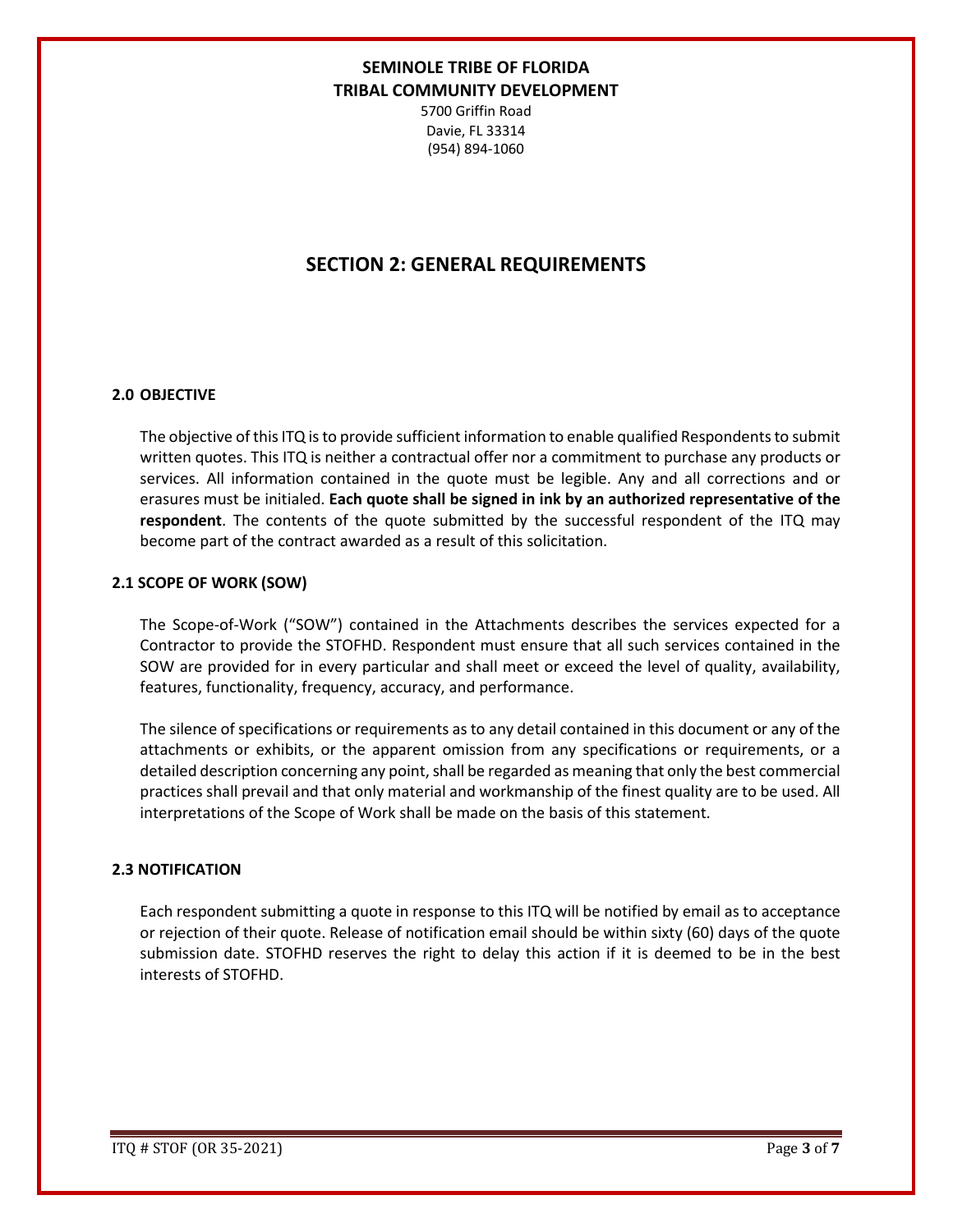5700 Griffin Road Davie, FL 33314 (954) 894-1060

# **Housing Standardized Request for Repairs/Construction**

### **Bathroom:**

- All wood cabinets are required at all times, when like for like is stated if current cabinet is particle board, include in the bid the price to replace with all wood
- Dur-rock on walls in the shower or tub area
	- o All joints, corners and around windows must be sealed with red guard
	- o Extend the Dur-rock 2' on all sides beyond the shower or tub
- Shower floor mortar bed, no foam or any other products should be used
	- o Minimum 2-4% pre-slope
- Liner should be water tested for 24 hours
	- o Minimum 6 inches
- All floor tile should be slip/skid resistant
- Shower floor tile should be a maximum of 2x2 mesh
- Provide backing for all walls inside tub/shower area between 32" and 38"
- Faucets should be Kohler or Delta
- From shower diverter to shower head piping must be copper tubing and copper fittings o Secure the diverter and pipe fittings securely
- When tiling the walls extend 2 feet passed the shower or tub
- ADA bathroom the entire bathroom must be tile a minimum of 4 feet
- All toilets must be Kohler highline
- All exhaust must be vented through the roof or soffit
	- o The exhaust fan and light for the bathroom must be on the same switch
- All paint must be high gloss

### **Kitchen:**

- All wood cabinets are required at all times, when like for like is stated if current cabinet is particle board, include in the bid the price to replace with all wood.
- All sinks should be deep double drop in sinks
- Faucets should be Delta with a pull out spray hose
- Moisture resistant (purple) drywall
- Cabinet screws should be a minimum of 2 ½ inches
	- o Efforts should be made to find a stud
- If drywall is removed from floor to ceiling, blocking must be provided for upper and lower cabinets
- All microwave and kitchen hoods must be exhausted outside

ITQ # STOF (OR 35-2021) Page **4** of **7**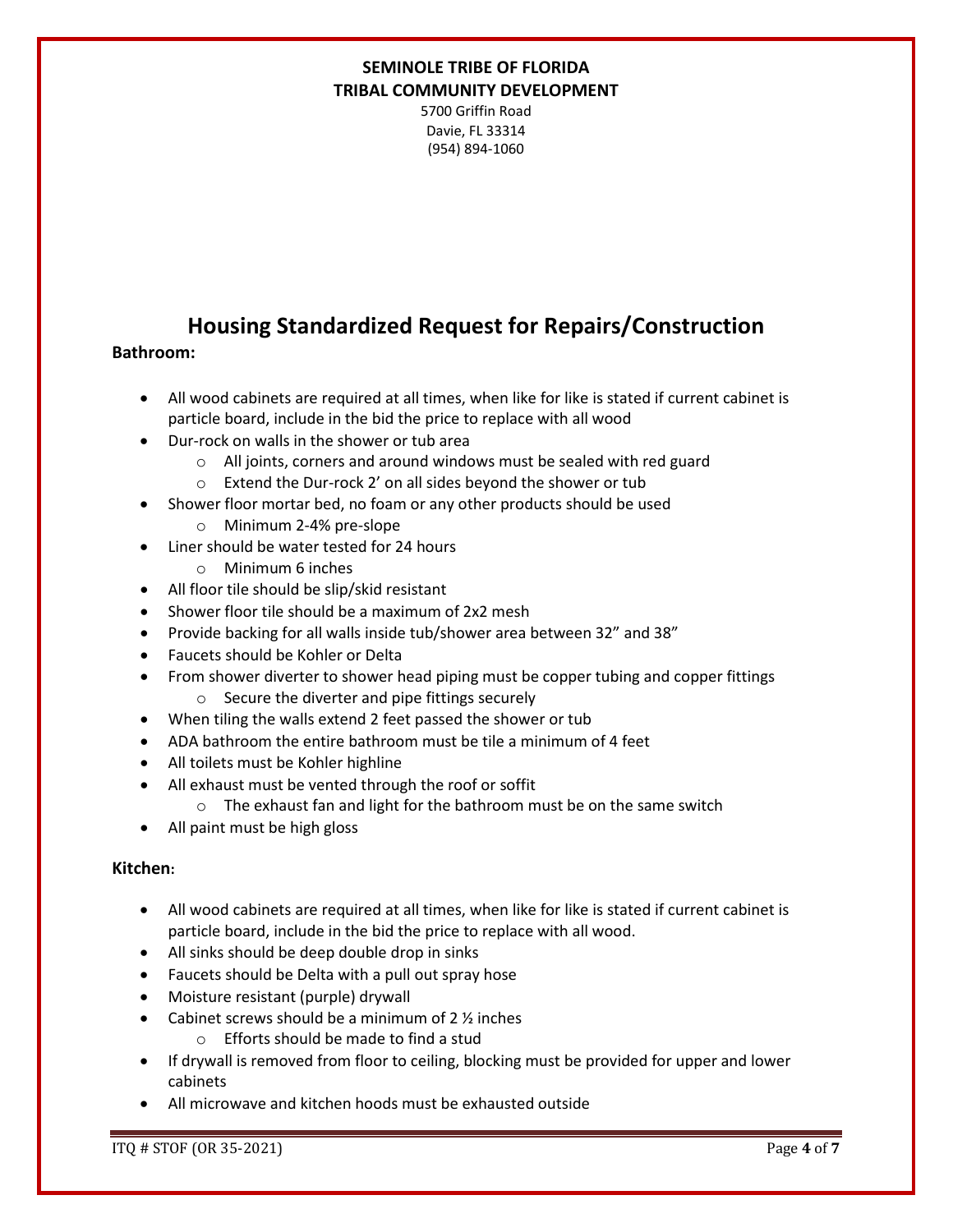5700 Griffin Road Davie, FL 33314 (954) 894-1060

### **Mechanical/HVAC:**

- All AC units must be installed on a metal stand with a secondary pan and connect float switch
- A primary float switch must be installed and connected
- When replacing duct work all joints and seams must be taped and mastic
- All new HVAC units must be a minimum of 16 seer
- All flexible ducts must be a minimum of R8 R-value
- All disconnects should be the pull type non-fuse
- Rheem, Goodman, Night and Day units preferred
- Caulk around all AC vents
- Keyed lockout caps must be on all units

#### **Water Heaters:**

- GE brand, replaced like for like gallon size
- Drain pan required
- TRV piped to the outside
- All water heaters should have a separate shut off switch
- New code required Energy conservation code chapter 4
- Heat traps are mandatory

#### **General Notes:**

- Schedules must be submitted with all bids and updated any time there is a change
- Contractors are expected to work Monday-Friday, 8:00am-5:00pm unless otherwise specified by the project manager
- When installing new drywall in bedroom, living room etc., backing must be provided for TV's being mounted on the wall
- Place a chase and an outlet at the same area where backing is located
- Seal all recess lighting, caulk the lights to the ceiling
- Caulk around all exterior lights
- All exterior light fixtures must be LED
- Any penetration that are made through the wall to the exterior must be caulked or sealed
- Any new gutters must have leaf guard
- Any roof repairs/replacement must follow Miami-Dade standards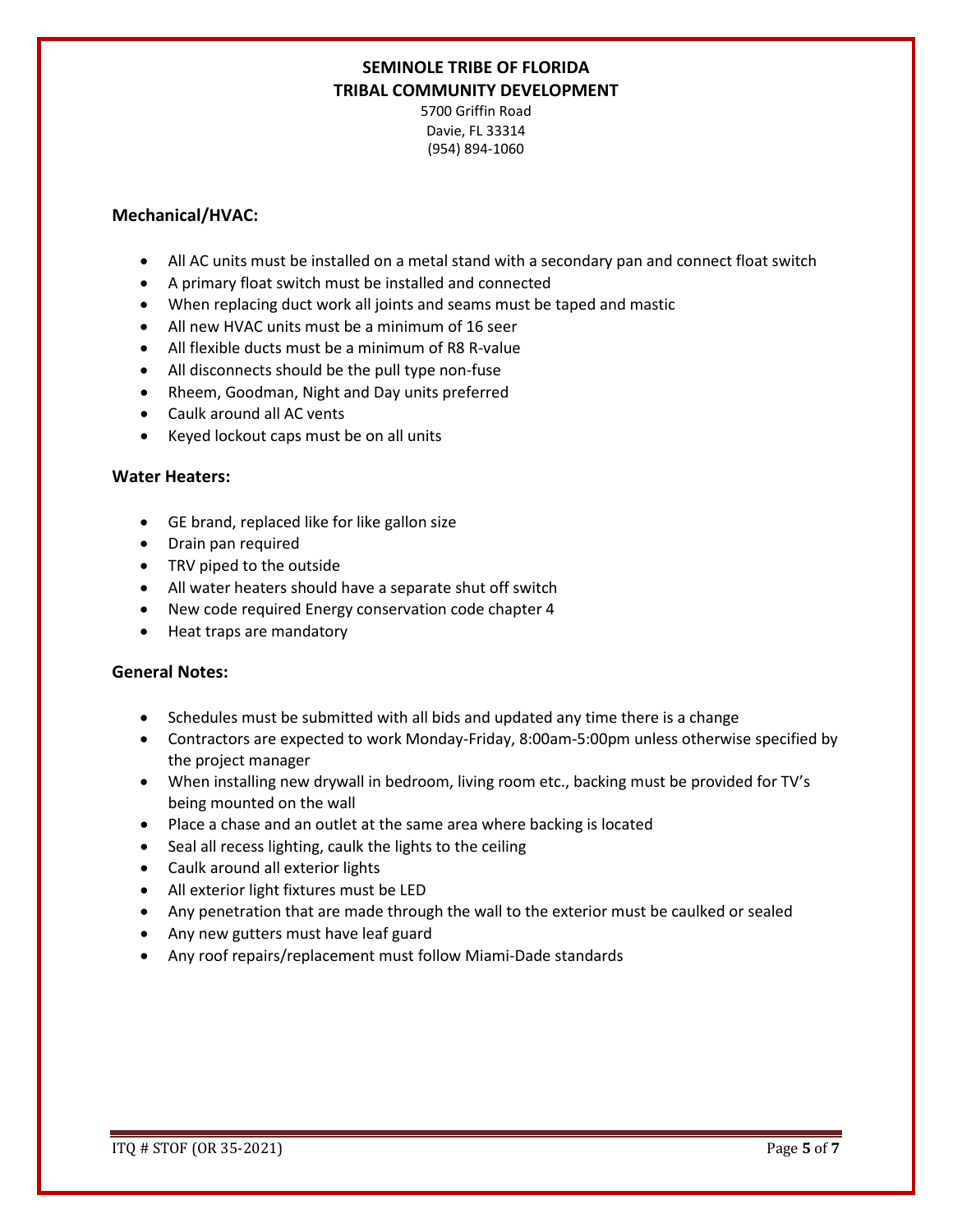5700 Griffin Road Davie, FL 33314 (954) 894-1060

# **Scope of Work Impact Windows and Doors**

- Supply all labor and materials.
- All work performed shall be as per code(s).
- Place drop cloths, wall curtains, etc. to protect existing finishes, equipment, furniture, etc.
- **Schedule of Values and proposed Schedule shall be submitted with proposals.**
- Supply all drawings/prints and any other documentation needed by the Building Department.
- Clean up jobsite daily and before the final inspection of the completed job.
- Contact Housing Department for final inspection, prior to leaving the jobsite.

## **Impact Windows and Doors**

The Seminole Tribe of Florida (STOF) Housing Department is currently accepting bids from Florida Licensed Contractors for Impact Windows and Doors project located at 13774 NW 19<sup>th</sup> Street, Pembroke Pines, FL 33028

- Remove existing Windows (24) and discard.
- Remove existing Single Hung Doors (3) and discard.
- Remove existing Sliding Glass Doors (1) and discard.
- Remove existing Front Door and discard.
- Supply all labor and materials to install PGT Impact (or equivalent) rated windows for 24 openings. Windows to be installed as directed by the Product Approval/NOA, and the Florida Building Code.
- Supply all labor and materials to install (3) Single Hung French Impact rated door.
- Supply all labor and Material to install (1)3 Door Sliding Glass Impact rated door.
- Supply and Install Impact Rated Front Door.
- Remove All Hurricane Panels.
- Repair stucco/siding and drywall where needed.
- Prime and pain where stucco/siding and/or drywall repairs made. Match as closely as possible.
- Clean up and remove debris from job site.